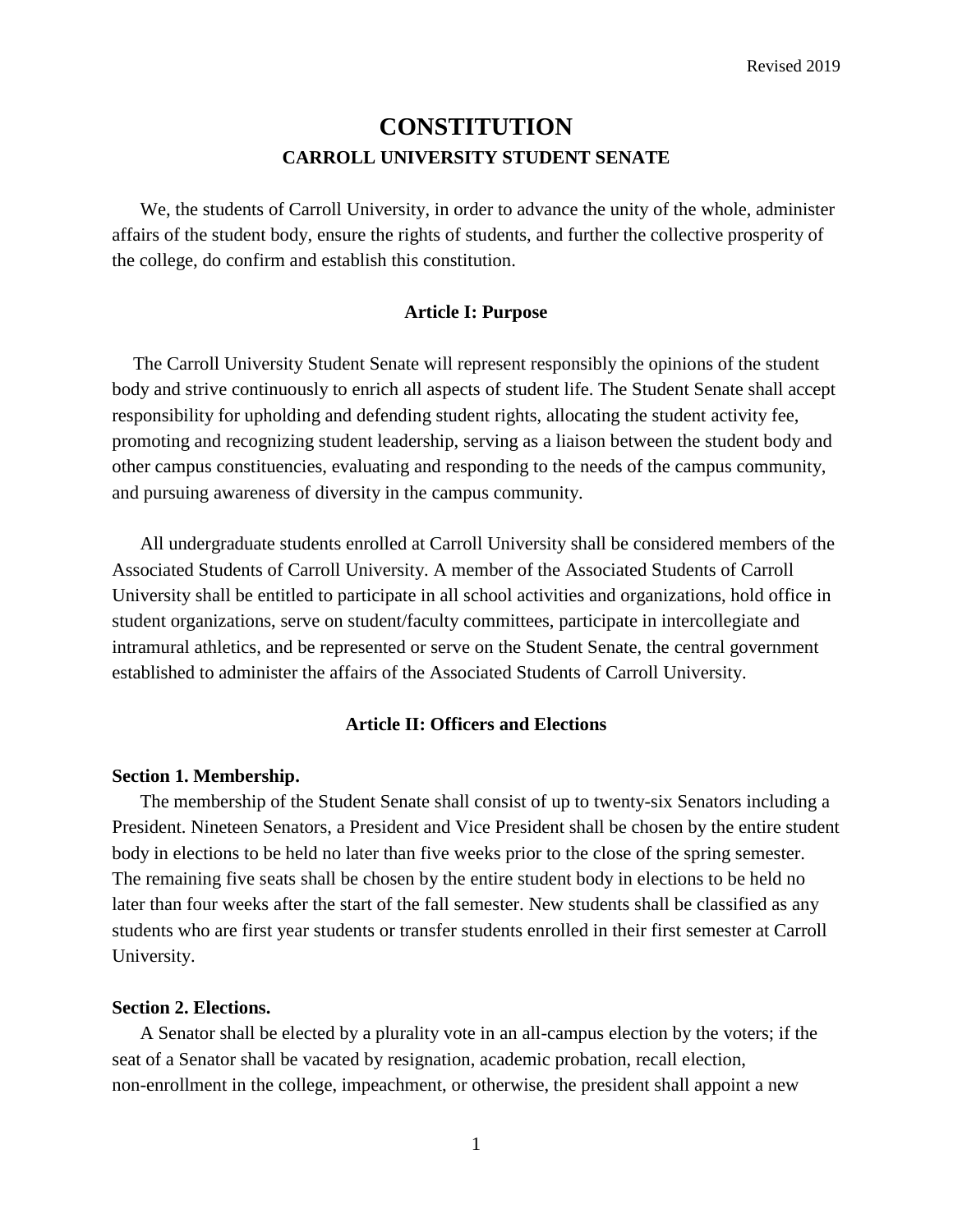Senator with consideration to previous ballots. He/She shall be seated as a Senator, subject to approval by a 2/3 vote of the Student Senate membership. A Senator selected in this manner shall be seated with full rights and responsibilities.

# **Section 3. Powers and Duties.**

The powers and duties of the Senators shall be:

- i. To serve as the official voice of the student body;
- ii. To propose new ideas to full board committee that will benefit and enrich campus life;
- iii. To oversee and approve all Student Senate elections;
- iv. To establish standing and special committees of the Senate;
- v. To establish the Senate bylaws and rules of proceedings;
- vi. To approve the Senate and student organization yearly budget;
- vii. To serve on a minimum of one (1) Senate standing committee(s);
- viii. To appoint the proper representation of the student body to the Governance committees;
- ix. To uphold the Student Senate constitution.

# **Section 4. Advisors.**

The Student Senate reserves the right to select faculty/staff advisor(s). The advisor(s) shall be appointed by the President-Elect and with approval by Student Senate. The term for the advisor(s) shall begin and end upon the seating of the new Student Senate president.

# **Article III: Summer Senate**

#### **Section 1. Membership.**

The membership of the Summer Senate shall consist of a minimum of six Senators; one which will act as chairperson during the academic Summer Sessions. Summer Senators and the chairperson will be appointed by the President-Elect, with approval by Student Senate. The chairperson must have served a minimum of two semesters on Student Senate and as a Summer Senator during the previous Summer Sessions. Membership of Summer Senate is voluntary and can change in conjunction with the academic Summer Sessions, if necessary.

#### **Section 2. Appointments.**

At the first meeting of the newly elected full board Senate, appointments for Senators for the following Summer Sessions will be entertained and approved by majority vote. The chairperson will remain consistent throughout each Summer Session.

If necessary to appoint a Student Senator during Summer Sessions, they must be approved by the Summer Senate.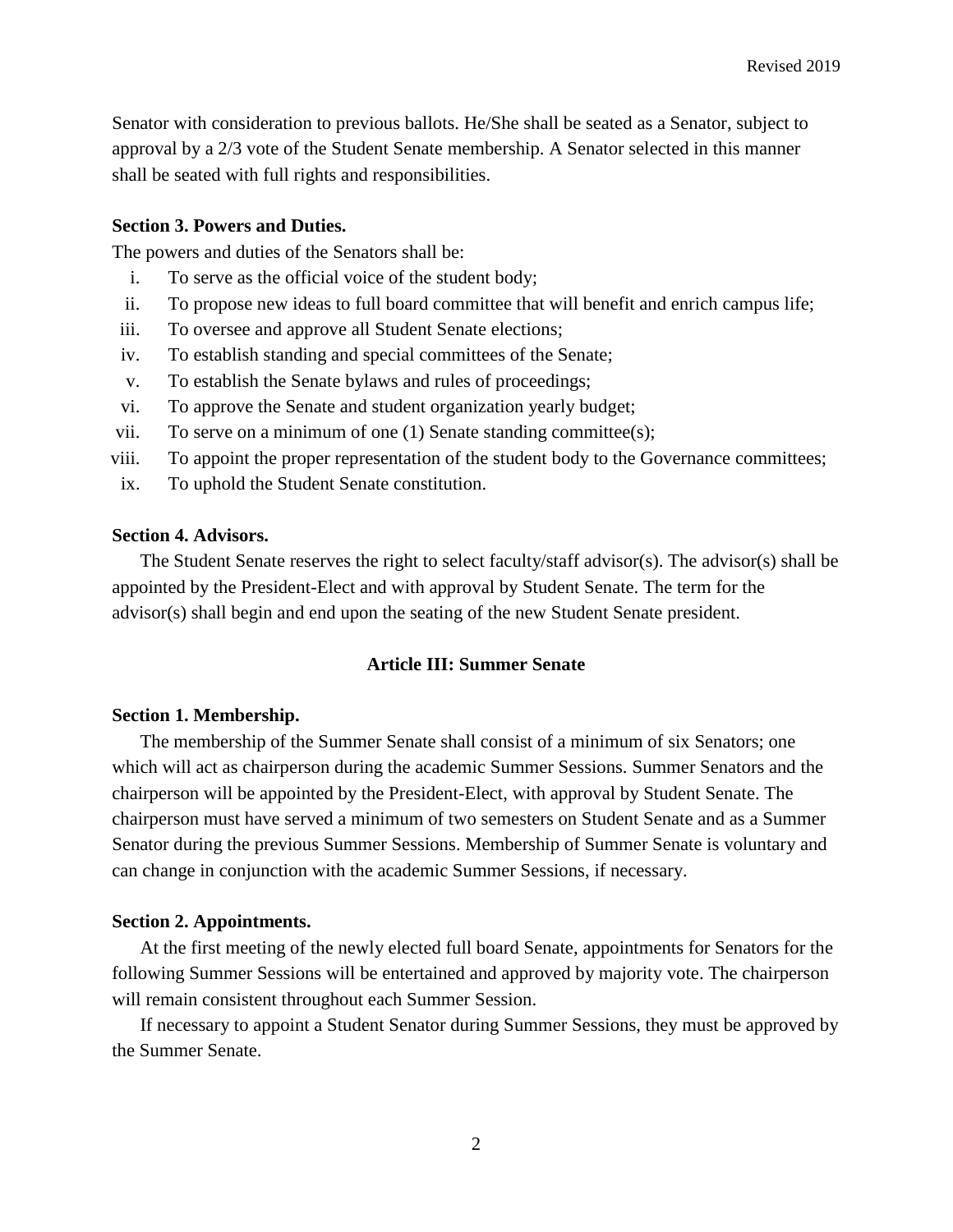# **Section 3. Powers and Duties.**

The powers and duties of the Summer Senate shall be:

- i. To serve as the official voice of the student body;
- ii. To assemble a minimum of two times per Summer Academic Session;
- iii. To spend or allocate all excess funds that were allocated to "Wish List" from Student Senate budget by end of the fiscal year or allow money to roll over from year to year;
- iv. To post minutes on the portal and e-mail the Senate listserv in order to elicit discussion from full board;
- v. To not change the Carroll University Student Senate Constitution, guidelines, or dissolve Carroll University Student Senate without the consent of full board Senate;
- vi. To present to full board Senate at the first meeting of the Fall Semester a summary of what Summer Senate accomplished.

# **Article IV: Requirements**

# **Section 1. Grade Point Average Requirement.**

The Student Senate president or any other Senator may not be seated if his/her cumulative grade point average is less than a 2.5. If a Student Senator does not maintain a 2.5 grade point average they will be removed from their seat and the vacancy filled by a nomination in accordance with Article VI, Section 1. The faculty/staff advisor(s) for the Student Senate shall be responsible for monitoring the grade point averages of all current Senators.

#### **Section 2. Attendance Requirement.**

The Student Senate President or any other Senator may only miss two full board meetings per semester without being referred to the Senate Affairs Committee for review. Senators may not arrive late. Senators may not leave prior to adjournment unless the meeting exceeds one hour and fifty minutes. Once the meeting has met the one hour and fifty-minute mark, the meeting will continue as necessary but attendance will be optional. If attendance does not meet quorum, the meeting must end immediately and all further business must be conducted at the next meeting. Arriving to a meeting after the meeting has been called to order or leaving before the meeting becomes optional will count as an absence, for full board and committee meetings. Also, a senator may miss two committee meetings without sanction, however all subsequent committee absences shall count as full board absences. Once a senator has accumulated three violations, the Senate Affairs Chair shall immediately inform the Student Senate of the aforementioned Senator's record, and move that the Senate Affairs Committee meet to review the Senator's attendance record in accordance with Article VII, Section 3 of this constitution.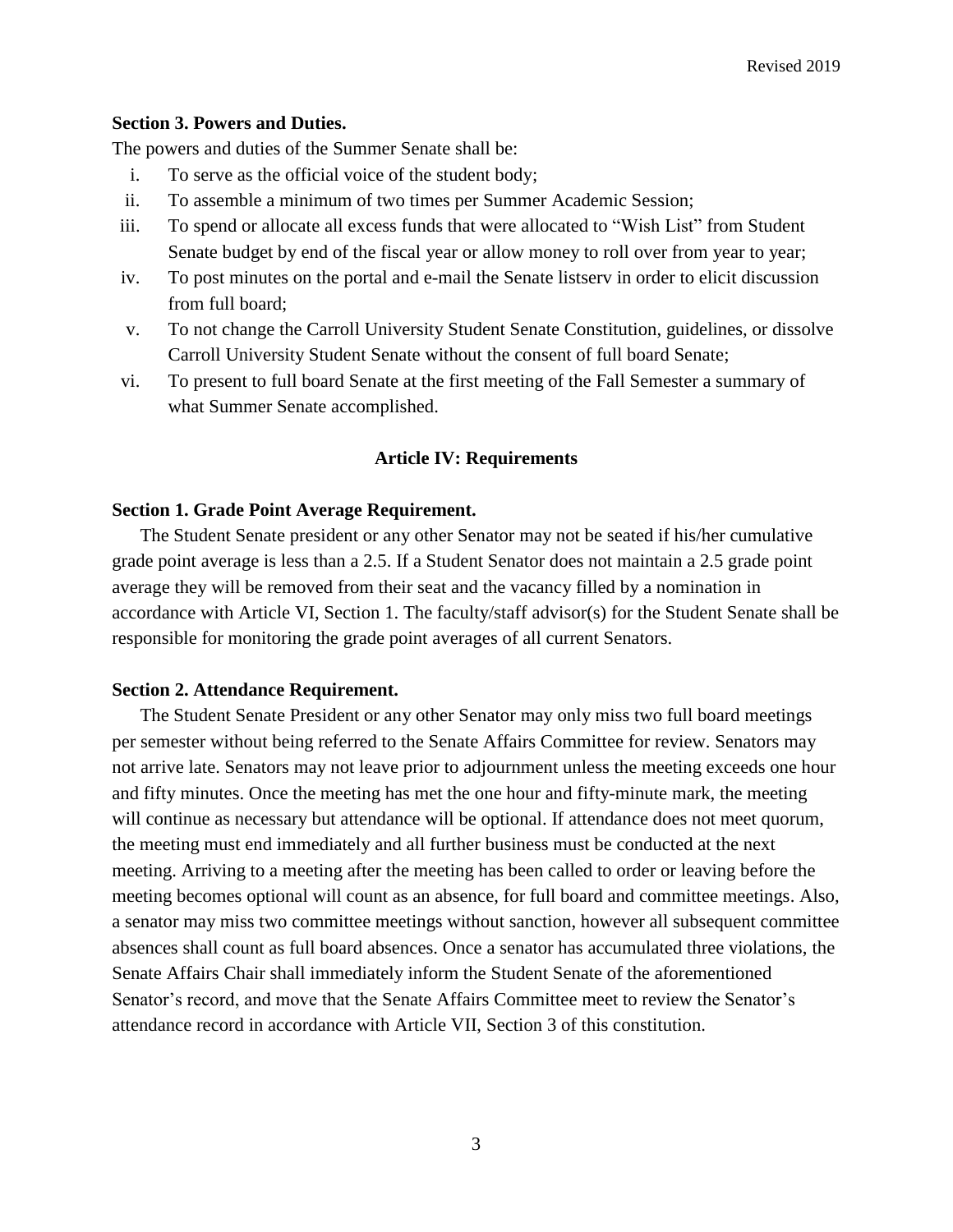#### **Section 3. Impeachment and Disciplinary Action.**

Should the Senate Affairs Committee be directed to rule on impeachment of a Student Senator or other disciplinary matters, the Senate Affairs Committee chair shall contact the aforementioned senator and inform him/her of the date and time of the committee meeting. The Senator in question must respond to the Senate Affairs Chair within one week of the Student Senate meeting in which the Senate Affairs Committee was directed to take action. Should the Senator not respond to the chair's invitation, the Senate Affairs Committee will continue proceedings without the presence of the Senator. Should the Senate Affairs Committee reach a majority vote in favor of continuing proceedings, the committee shall report its ruling to the Student Senate no later than two full Student Senate meetings following the aforementioned Student Senate meeting. Should the Senate Affairs Committee recommend disciplinary measure or impeachment of a Senator, said Senator retains the privilege of speaking on his/her own behalf at the Student Senate meeting in which the Senate Affairs Committee's ruling is presented. After the discussion has concluded, the Student Senate will vote on the Senate Affairs Committee's recommendation. A two-thirds vote of those present at full Student Senate meeting is required for the Student Senate to take disciplinary measures or remove a Student Senator from office. If the aforementioned Senator is unable to attend the full Student Senate meeting, discussion and voting will be postponed until the following meeting. Should the Senator be unable to attend the next following full Student Senate meeting, proceeding will continue without the presence of the aforementioned Senator.

#### **Article V: Rules and Regulations**

#### **Section 1. Governing.**

The Student Senate is the governing organization of the student body, elected and operating under the provisions of its current constitution. The Student Senate shall serve as a communication medium between the students, the faculty, the president, and the administration regarding matters affecting or apt to affect the relationship between them. In its capacity as the governing student organization, the Student Senate shall advise the president and senior officers upon request, collect information and discuss matters relating particularly to students, call special forums of the students to discuss important issues, and appoint students to all committees except as otherwise specified.

## **Section 2. Allocating Funds.**

The Student Senate shall determine the amount of funds from the student activity fee that will be allocated to those organizations designated by the Student Senate as eligible. The Finance Chair, the Treasurer, and the Chief Financial Officer of Carroll University will meet each spring to define the projections used to establish the operating budget for the following academic year. Organizations which receive allocations from the Student Senate must adhere to the fiscal

4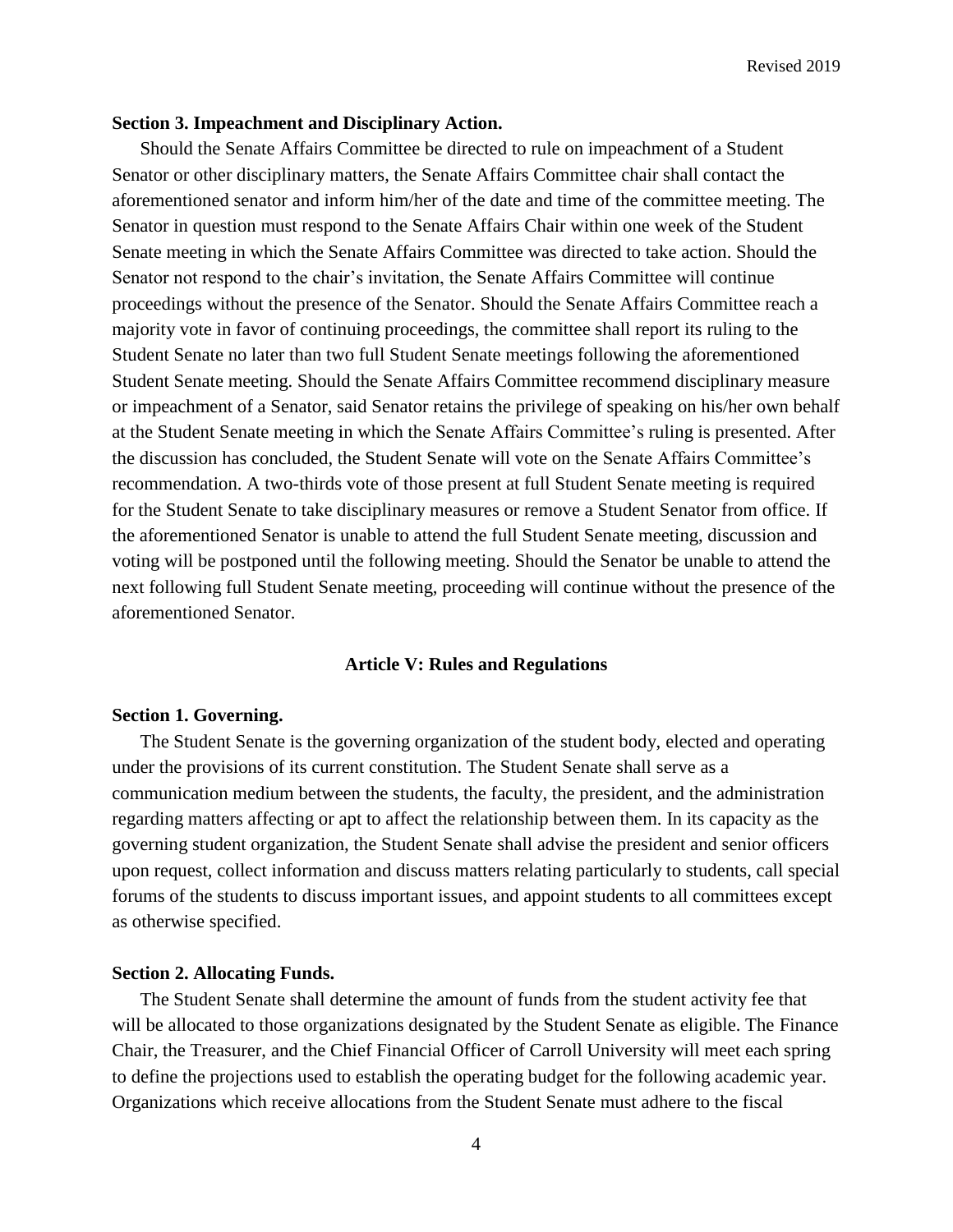policies established by the Student Senate. The Student Senate may at any time inquire into the practices and policies of any student organization or event, and as a result of inquiry, recommend the curtailment of certain practices or suggest policy changes. The Student Senate may submit a recommendation to the proper authorities of the college if it feels that disciplinary or corrective action should be taken in regards to a specific organization.

## **Section 3. Allocating Guidelines.**

Proposals submitted to the finance and/or budgeting committee shall be dealt with according to the current procedures established by the Student Senate per the Carroll University Student Senate allocating guidelines. The allocating guidelines may be amended, revised or replaced by a two-thirds vote of those present at a full Student Senate meeting. Any requests which come before the Student Senate shall be subject to approval by a majority vote of those present at a full Student Senate meeting. At least one week prior notice must be given to the Student Senate before budgetary proposals (budget requests, finance requests, audit, etc.) may be introduced on the floor for a vote that will take place at the following meeting.

## **Section 4. Standing Rules.**

Student Senate shall follow the guidelines in the document Student Senate Standing Rules.

#### **Section 5. Student Activity Fee.**

The student activity fee, the amount of which shall be designated by the finance committee, is subject to approval by a majority of the Student Senate membership, with the consent of the Board of Trustees. This fee will be collected by the college business office as part of the regularly assessed general fee.

#### **Section 6. Referendums.**

Upon petition of ten percent of the Associated Students of Carroll University, the Student Senate must submit a referendum to the Associated Students of Carroll University for approval expressed by a majority of those voting. Should the Associated Students of Carroll University approve the referendum, the Student Senate shall then act accordingly in response to the students' request.

#### **Section 7. Student Rights.**

The Student Senate will accept responsibility for upholding and defending student rights and will not discriminate against any member of said organization or the student body based on race, color, sex, age, religion, national origin, sexual orientation, gender identity, economic status, disability, or veteran status.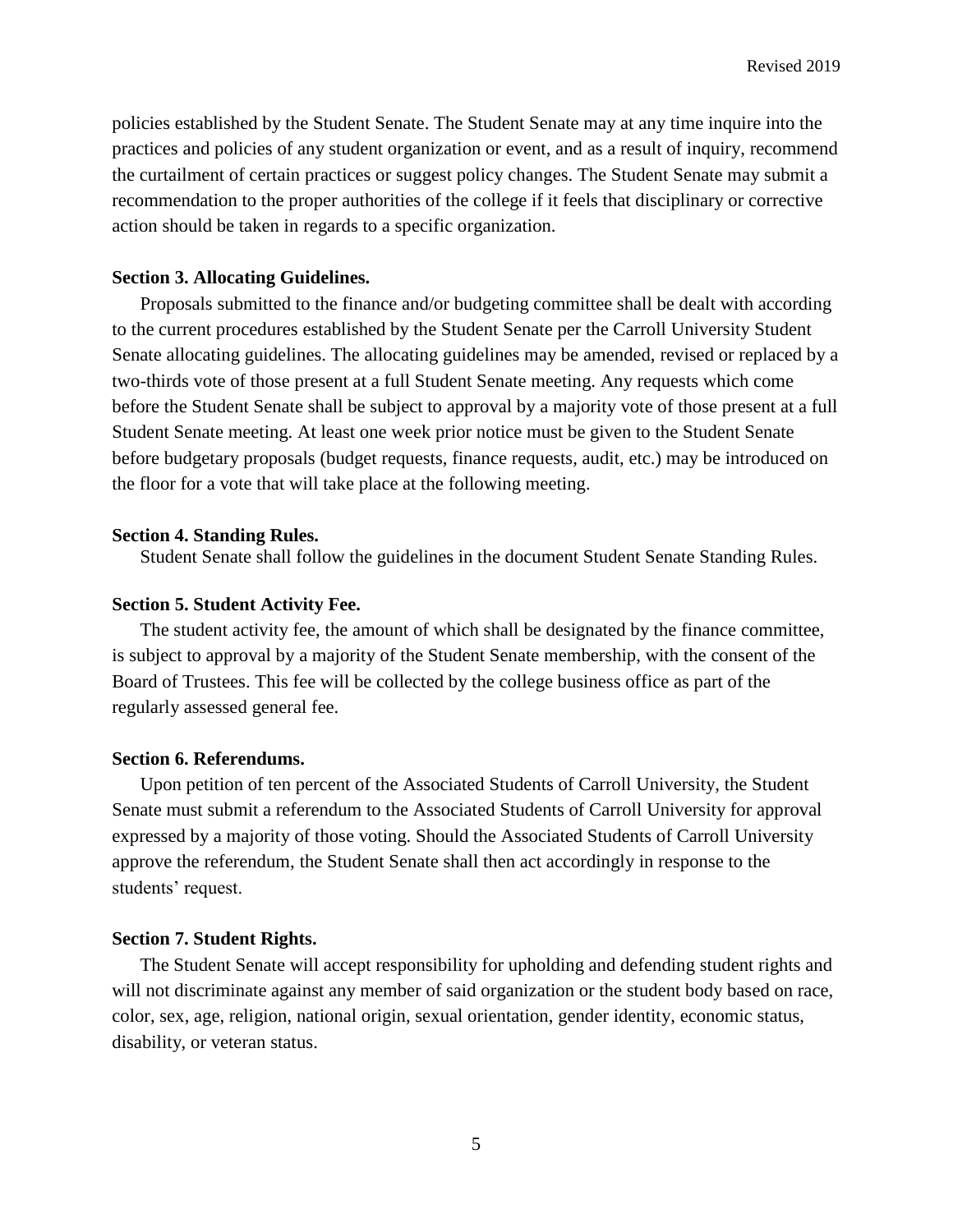# **Article VI: Executive Officers**

## **Section 1. President.**

The Student Senate shall have a President, elected by the Associated Students of Carroll University. If no member of the Senate runs for President, then one will be nominated and voted on by 2/3 of the current full board. The Student Senate President is the principal spokesperson for the student body and a member of the Assembly Council. He/She shall preside over all meeting of the Student Senate. The president shall nominate the chairs of the standing committees, each subject to approval by a 2/3 majority of the Student Senate membership. The President can make appointments if there are vacancies on senate, pending majority approval of the Senate. He/She shall be an ex-officio member of all standing committees. The president shall have no vote in the Student Senate unless a tie occurs.

## **Section 2. Vice President.**

The Student Senate shall have a Vice President, elected by the Associated Students of Carroll University. If no member of Senate runs for Vice President then the President will nominate a Vice President, subject to approval by 2/3 of the current full board. He/She shall be responsible for keeping the records of the Constitution, its amendments, guidelines and bylaws, and any other governing documents of the Student Senate. He/She shall be an ex-officio member of all standing committees and shall be the acting parliamentarian. He/She shall chair and nominate the members of the election committee for the fall and spring elections, each subject to approval by a majority of those present at a full Student Senate meeting. The President and Vice President shall select what members of Student Senate shall serve on whichever standing committee(s), subject to the approval of the Executive Board.

#### **Section 3. Treasurer.**

The Student Senate shall have a Treasurer, selected by the president, subject to the approval of a 2/3 vote of the Student Senate membership. Each year the treasurer shall be selected by the second week of March; however, the office of Treasurer will not begin until the next President takes office. The term of the Treasurer shall begin and end upon the seating of the new Student Senate President. During the period between which a Treasurer has been appointed but has not assumed office of the treasurer, the current Treasurer shall ensure that the new Treasurer is trained appropriately concerning the fiscal procedures of the Student Senate and of Carroll. A candidate for Treasurer shall be recommended to the Student Senate by the President, who shall solicit applications for the position. Should the Student Senate reject the President's choice and call for a new appointment, the President must select another applicant. The Treasurer shall be responsible for all financial matters concerning the Student Senate. He/She will make audits of all Student Senate funded organizations at least once during the fiscal year. He/She shall be a member of the Finance Committee and may be chair of the budgeting committee.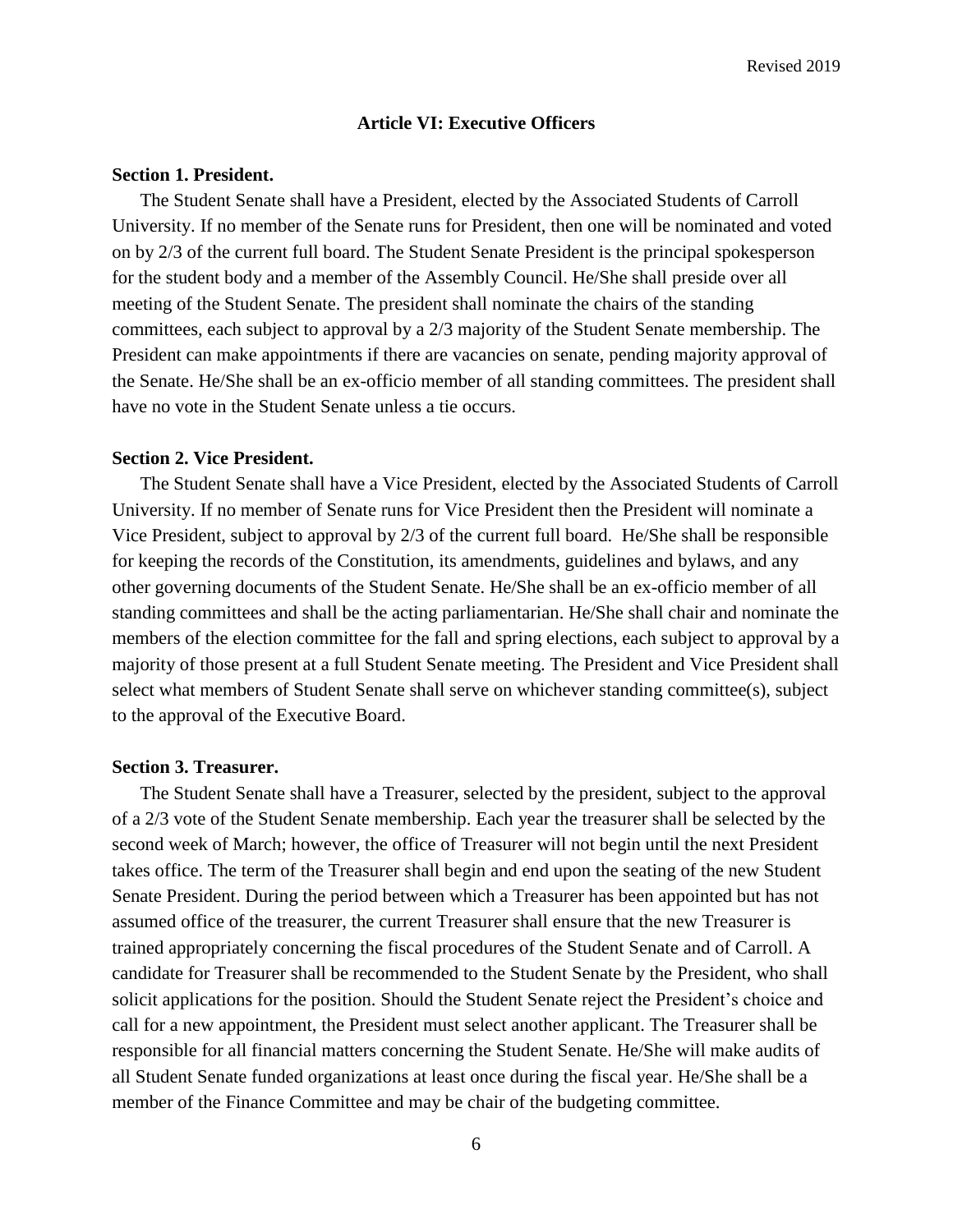# **Section 4. Vacancies.**

Should the office of President be vacated prior to the fall elections, a presidential election shall be held during the aforementioned event. If the office of the President is vacated after the fall elections, the Vice President shall take office as President. When a vacancy occurs in the other executive positions, the President shall select a new officer, subject to approval by a 2/3 majority of the Student Senate membership.

# **Article VII: Standing Committees**

## **Section 1. Academic Affairs.**

The Academic Affairs Committee shall be responsible for Student Senate affairs concerning all issues of curriculum, International and off-campus programs campus employment, evening sessions, summer sessions, library services, career services, disability services, and computer services. The Academic Affairs Committee is required to meet at a time chosen by the committee chair. The chair shall also meet with the Provost at least once a month.

## **Section 2. Finance.**

The Finance committee shall be responsible for Student Senate affairs concerning all issues of allocating and monitoring the use of student activity fee funds. The committee shall review the Carroll University Student Senate allocating guidelines annually, and propose revisions as necessary. The Finance Committee is required to meet weekly at a time chosen by the committee chair. Finance Committee will not convene on the Sunday of Fall Break, Easter Break, and Spring Break. Finance committee will also not convene on Sundays during Winter Break. The Finance Committee shall, in conjunction with four other students selected and approved by the Finance Committee, form a Budgeting Committee which shall be responsible for allocating the student activity fee to recognized organizations and activities.

#### **Section 3. Senate Affairs.**

The Senate Affairs Committee shall consist of at least one fifth of the Senators not on the Executive Board and a chair. The membership is subject to a 2/3 vote on each member by the Student Senate. The committee shall be responsible for publicizing and organizing all Student Senate activities and events (including the semester volunteer event, the campus wide event, etc.), working in conjunction with any other senator or committee that requires assistance with publicity, ruling on constitutional interpretations, as directed by a seconded motion on the floor of the Student Senate, all matters of a judicial matter (including impeachments, sanctions, etc., in accordance with Article IV, Section III of this constitution), and any other Senate related work. The chair has the responsibility of serving as the Student Senate Secretary and shall keep minutes of all Student Senate meetings, assist in filing correspondence, and assume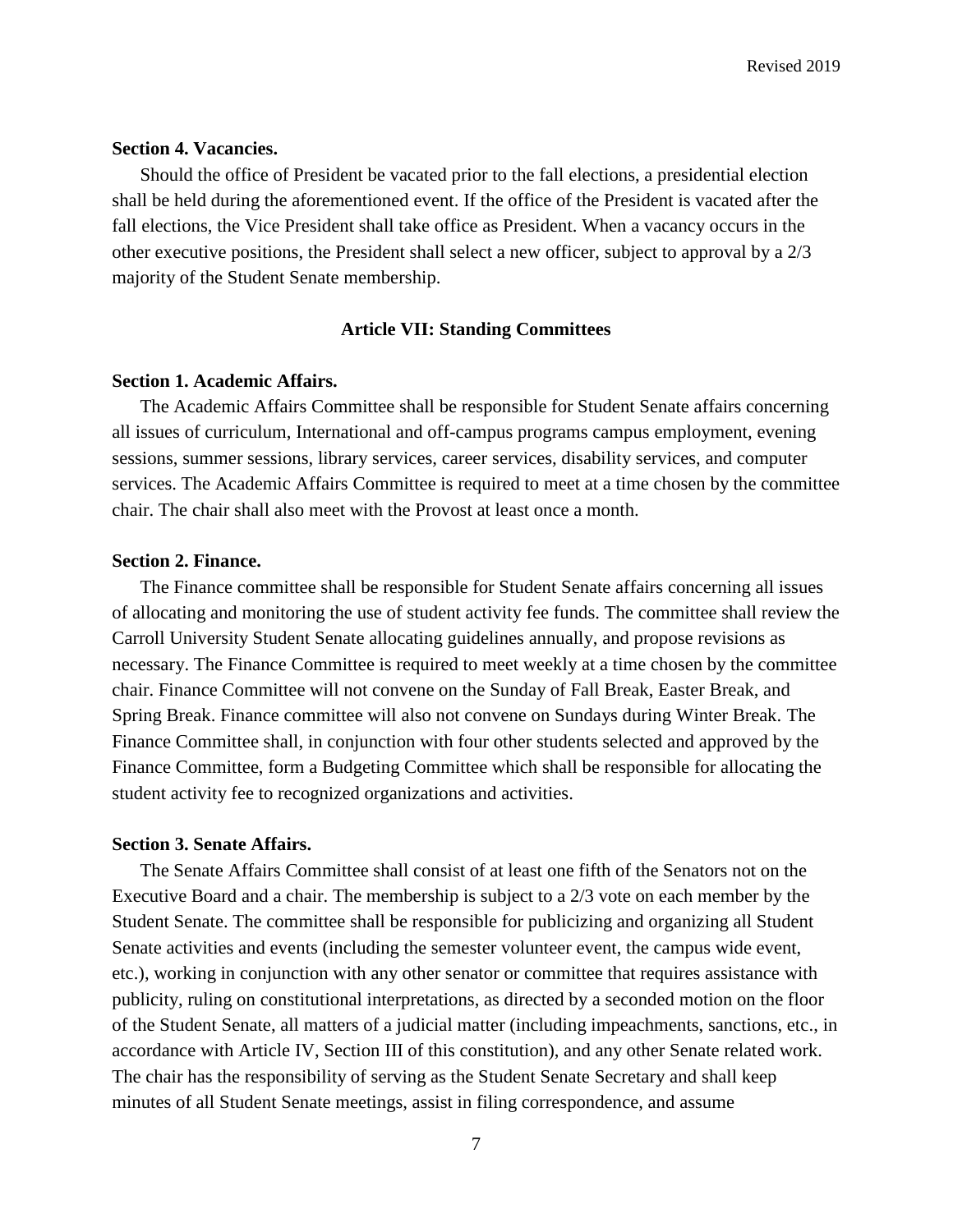responsibility for recording and filing Student Senate proceedings. He/She shall be responsible for recording and reporting Senators' attendance records to the full Student Senate (including, absences, tardiness, and leaving before the preset adjournment time). The Vice President of the Student Senate shall be an ex-officio member of the committee and can only give counsel. However, if one of the other members is absent or under impeachment, the Vice President shall be a voting member in his/her place. The Senate Affairs Committee is required to meet at a time chosen by the committee chair.

# **Section 4. Student Affairs.**

The Student Affairs Committee shall be responsible for Student Senate affairs regarding all issues presented to them that concern the following campus departments: Residence Life and Housing, Dining Services, Student Activities, the Campus Center, Spiritual Life, Counseling, Multicultural Issues, Health Services, Campus Conduct, Public Safety, Physical Plant, Intercollegiate, Club and Intramural Athletics. The Student Affairs Committee will be responsible for taking the concerns provided by Carroll University students and staff members, and forwarding the information to the correct departments, as well as bringing it to Full Board meetings as needed, to use the tools necessary to provide a betterment to the Carroll community. The Student Affairs Committee is required to meet at a time chosen by the committee chair.

#### **Section 5. Marketing.**

The Marketing Committee shall be responsible for the social media presence of Student Senate – this including Facebook, Instagram, etc. They will tend to the Student Senate bulletin board in the Campus Center. The Marketing Committee is required to meet at a time chosen by the committee chair. The chair will also meet will the Associate Director of Communications and Marketing once per semester.

### **Section 6. Executive.**

The Executive Committee shall consist of the President, Vice President, Treasurer, and the five standing committee chairs. The committee shall facilitate and coordinate the activities of the Student Senate. The committee may recommend disciplinary action to be taken against a Senator should the need arise and send those recommendations to the Senate Affairs Committee. The Student Senate shall have the power to rule on any action taken by the Executive Committee, or any of its members. The Executive Committee may also be reviewed at any time by the Senate Affairs Committee if directed to do so by a seconded motion on the floor of the Student Senate. The Executive Committee shall oversee all legislation that has been deemed necessary and proper by the Student Senate in addition to all responsibilities given by this Constitution.

## **Section 7. Election.**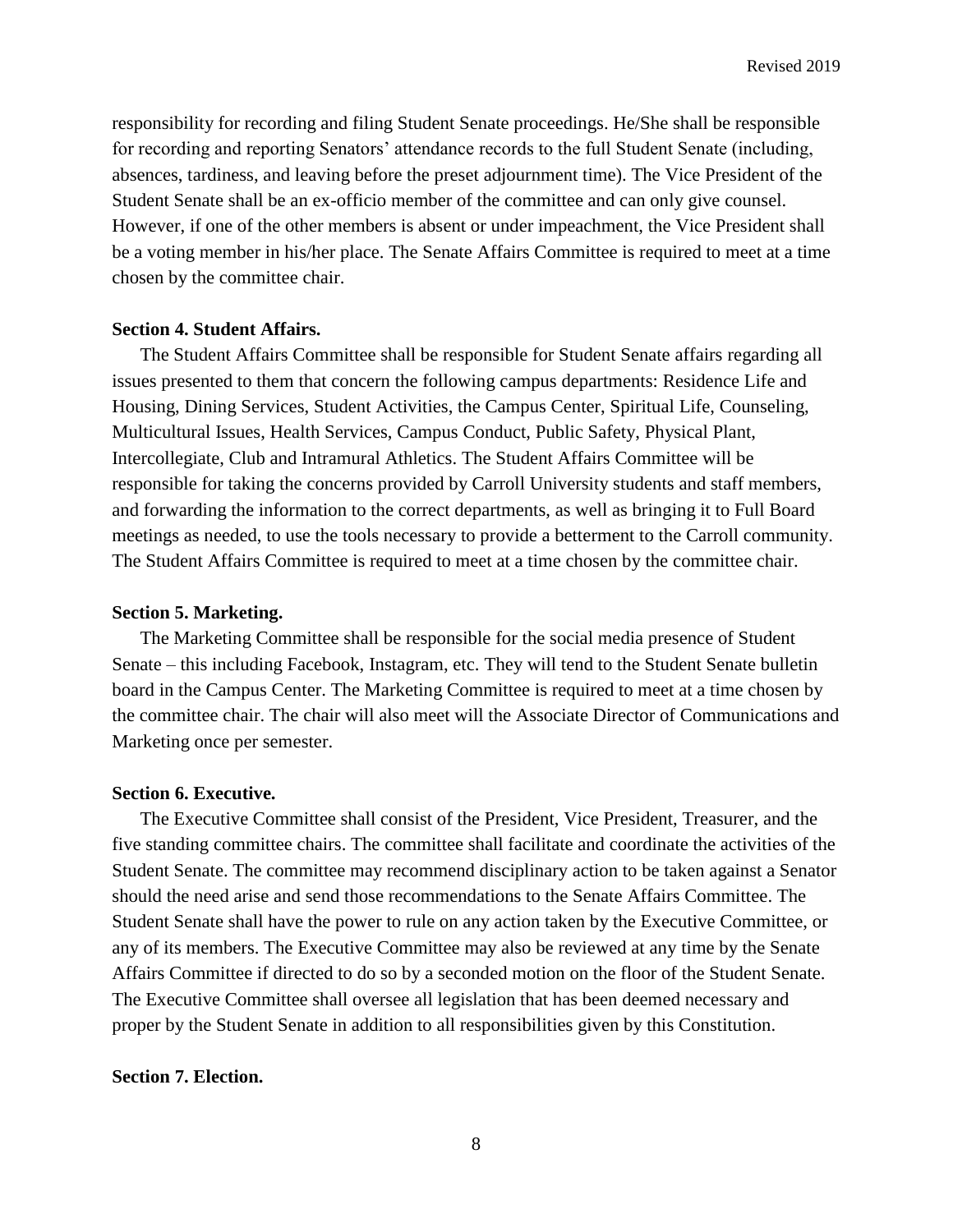The Student Senate shall have an Election Committee. The committee shall consist of any five people (faculty, administrative staff, and students) who are not running for a Student Senate position in the current election. The committee will be chaired by the Vice President, who shall make all nominations to the committee, each subject to approval by a majority vote of those present at a full Student Senate meeting. Should the Vice President also be a candidate in the current election, the chair of the committee shall be elected from within the committee. In such case, the Vice President shall serve as a resource person for the committee. A new Election Committee shall be formed for every Student Senate election, and there shall be no limit to the number of times an individual may serve on this committee. The Election Committee shall be responsible for scheduling and monitoring a presidential and vice presidential debate during each presidential and vice presidential election. The Election Committee shall be responsible for advertising elections and election procedures, making all necessary paperwork available to potential candidates, verifying the eligibility of candidates (including enrollment status and current cumulative grade point average), verifying the names on candidates' petitions, running the elections, verifying electronic results, and announcing the results of the election. All paperwork and election results must be available to the student body by this committee in accordance with the election guidelines.

## **Section 8. Governance.**

There shall be several standing committees listed under Governance Committees that appointed Student Senators will serve on. These committees are Academic Steering Committee (ASC), Carroll Student Scholars Committee (CSSC), General and Cross-Cultural Education Committee (GCCEC), Student Life Committee, Planning and Budget Committee, Student/Faculty Ethics Committee, and Cross-Cultural Committee (CCE) Committee. The dates and times of these committees are subject to change per semester.

#### **Article VIII: Meetings**

## **Section 1. Quorum.**

A quorum, consisting of one-half plus one of the current Student Senate membership, shall be necessary for voting by the Student Senate.

# **Section 2. Special Meetings.**

Special meetings of the Student Senate may be held upon summons by the president, or by a majority vote of those present at a full Student Senate meeting.

# **Section 3. Minutes.**